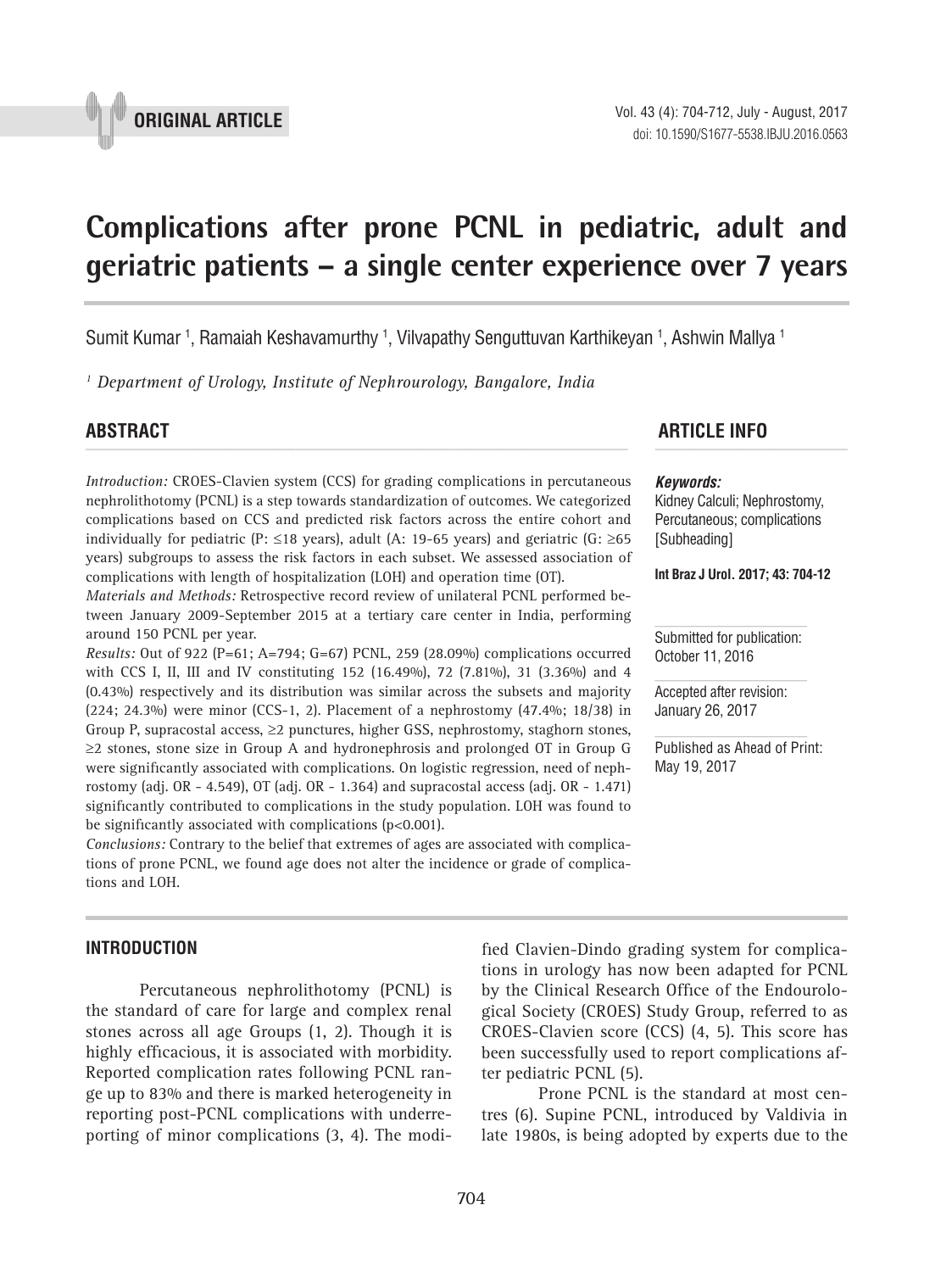proposed advantages which actually are the limitations of prone PCNL. These include anesthetic benefits like decreased cardiovascular and respiratory distress. From the endourologist's point of view, a more horizontal sheath position in supine PCNL improves the chances of spontaneous stone expulsion during the procedure and keeps the operator's hands away from the field of radiation (6, 7). Two recent meta-analyses showed that supine PCNL have similar LOH and complications but a significantly lesser stone free rates when compared to prone PCNL (8, 9). We routinely perform prone PCNL at our institute. We report the complications of prone PCNL in the entire cohort of PCNL patients using the CCS. We subdivided them into pediatric, adult and geriatric subgroups to assess the risk factors in each subset. We also intended to assess the association of complications with length of hospitalization (LOH) and operation time (OT).

# **MATERALS AND METHODS**

This is a retrospective record review of unilateral PCNL performed between January 2009 and September 2015 at a tertiary care center in South India, performing around 150 PCNL per year. Institutional research review board approval was obtained.

#### **Data collection**

Being a teaching institute, all case records were prospectively filled in by resident urology trainees and these were checked by consultants. These data were then entered in Microsoft Excel 2010 spreadsheet by the authors. After checking for the accuracy of the data, it was transferred to SPSS version 20 (IBM Corp., Armonk, NY, USA) for statistical analysis.

# **Evaluation**

Preoperative evaluation included hemoglobin, serum creatinine, serum electrolytes, urine analysis, urine culture and ultrasound of kidneys, ureter and bladder region (KUB), plain X-ray of KUB region (XRKUB) and intravenous urography or computed tomography KUB region. XRKUB and renal ultrasound were performed 48 hours after PCNL. Stone free status (SFS) was defined as absence of any residual stone >4mm on XRKUB (10).

### **Perioperative data**

Patient factors recorded included age, gender, Charlson comorbidity index (CCI) and past surgical history for stone disease. Stone characteristics included stone size (mm), location, stone count, staghorn stones and Hounsfield units. Intraoperative data collected were supracostal/infracostal entry, calyces punctured, number of access tracts, tract size, OT and postoperative drainage. Postoperative outcomes assessed were SFS, residual stone, complications based on CCS, LOH and analgesic requirements. CCS grades 1 and 2 constitute minor complications and grades 3 and 4 have been grouped as major complications (4, 5). We also analyzed the outcomes based on OT cut-off of 75 minutes as defined by Smith et al. (10).

We used the Guy stone score as proposed by Thomas et al to predict the outcomes of PCNL (11). It comprises of 4 grades - grade I includes solitary renal calculus in mid/lower pole or solitary calculus in the renal pelvis with simple anatomy; grade II includes solitary calculus in the upper pole or multiple stones in a patient with simple anatomy or a solitary calculus in a patient with abnormal anatomy; grade III includes multiple calculi in a patient with abnormal anatomy, calyceal diverticular or partial staghorn calculi and grade IV includes staghorn calculus or any renal calculus in patients with spina bifida or spinal cord injury (11).

# **Surgical Technique**

The procedure was performed under general anesthesia. In lithotomy position, an open- -ended 5F/70cm ureteral catheter was placed on the side of stone through rigid cystoscope (Karl Storz Endoscopy, Tuttlingen, Germany). Patient was placed prone and retrograde pyelography was performed. Using the bull's eye technique, appropriate calyx was punctured by the urologist with an 18G/15cm diamond-shaped trocar needle under fluoroscopy. A 0.032" hydrophilic guidewire was inserted and tract dilation was done up to the desired size. The maximum tract size was up to 30F and a 17F, 22F or 26F nephroscope (Karl Storz Endoscopy, Tuttlingen, Germany) was used. Lithotripsy was done by pneumatic lithotripter (Nidhi Lith Digi, Nidhi Meditech Systems, India). Pos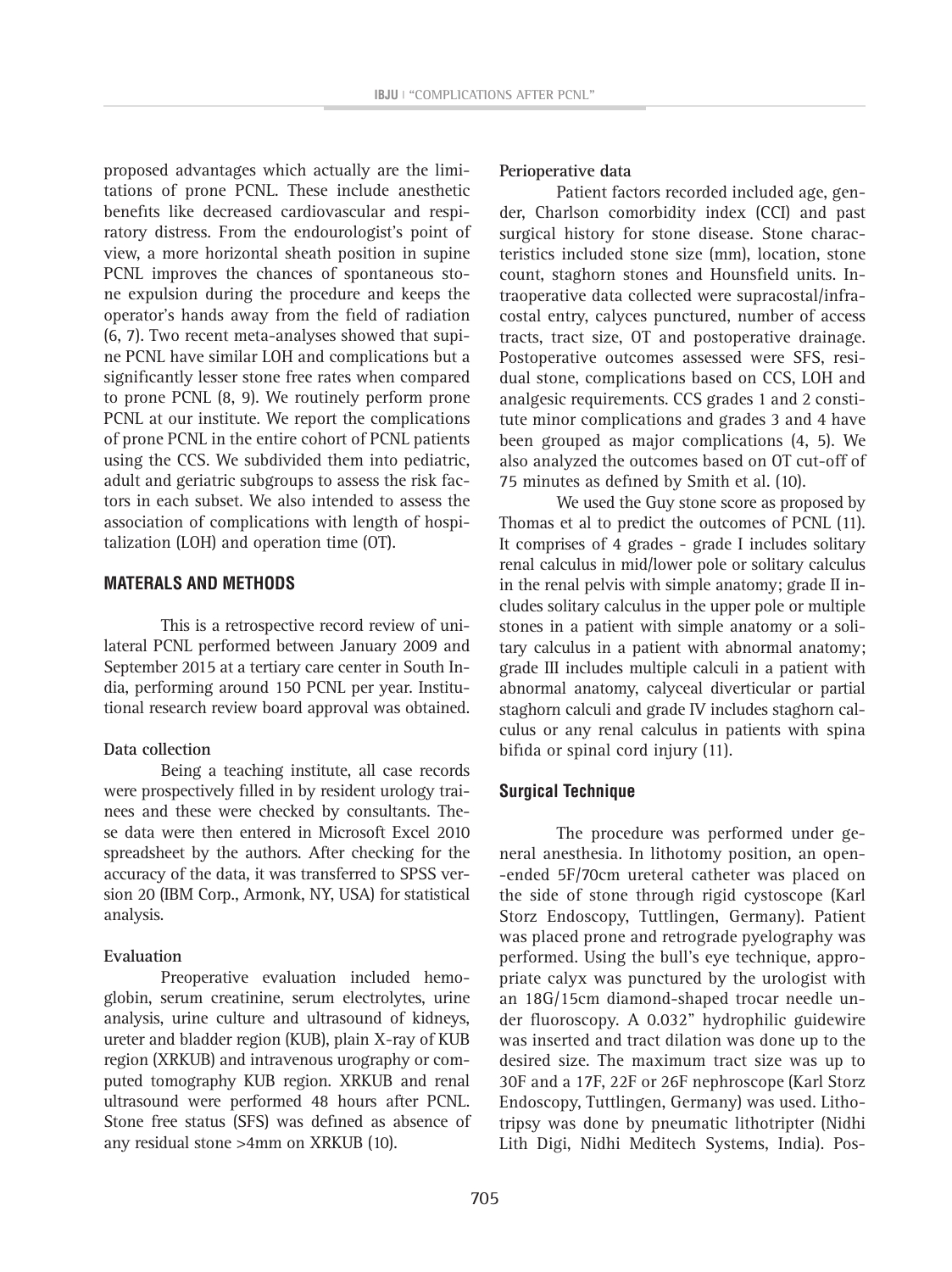toperative drainage was based on intraoperative factors and surgeon choice. Ureteric catheter and nephrostomy tube were removed after 48 hours if the patient had no hematuria or fever. In case of hematuria or fever, these were removed 24 hours after hematuria and fever subsided. In patients with ureteric stents in situ, these were removed 4 weeks later.

### **Statistical analysis**

Data was tabulated and statistical analysis was performed using SPSS version 20. Continuous variables were depicted as mean with standard deviation and categorical variables as median and interquartile range. For tabulation and analysis, the study population was divided into three subgroups - pediatric (Group P -≤18 years), adults (Group A - 19 - 65 years) and geriatric (Group G  $-$ ≥65 years) (12, 13). Student t test (two tailed, independent) and one way ANOVA or Mann Whitney U test and Kruskal Wallis test as appropriate were used for continuous variables based on the normality of the distribution. Chi-square and

Fisher exact test were used to compare parameters on categorical scale. Binomial logistic regression analysis was used to identify independent predictors for complications. A  $p$  value of  $<0.05$  was considered statistically significant.

# **RESULTS**

A total of 922 patients were eligible for analysis. Group P had 61 (6.62%) patients with a mean  $(\pm SD)$  age of 12.6 $\pm$ 4.8 years, Group A had 794 (86.12%) patients with a mean age of  $40.9 \pm 11.5$ years and Group G had 67 (7.27%) patients with a mean age of  $68.8\pm4.9$  years. The mean  $(\pm SD)$ stone size was lower in Group P  $(19.3 \pm 7.1 \text{mm})$ and similar in Groups A  $(22.4 \pm 7.6 \text{mm})$  and G (22.7±8.0mm). Patient, stone characteristics and OT are depicted in Table-1. Across the three Groups, distribution of stone location, presence of staghorn stones, hydronephrosis, anomalous kidneys, side of stone and GSS were similar. A total of 259 (28.09%) complications occurred in the study cohort with CCS I, II, III and IV constituting 152 (16.49%), 72 (7.81%), 31 (3.36%) and 4 (0.43%) res-

|  | Table 1 - Patient, stone characteristics and OT based on age groups. |  |  |
|--|----------------------------------------------------------------------|--|--|
|  |                                                                      |  |  |

| Characteristics        | Pediatric<br>Adult<br>Geriatric |                  | P value          |         |
|------------------------|---------------------------------|------------------|------------------|---------|
| Age, years             |                                 |                  |                  | < 0.001 |
| $Mean \pm SD$          | $12.56{\pm}4.8$                 | $40.91 \pm 11.5$ | $68.78 \pm 4.9$  |         |
| Stone size, mm         |                                 |                  |                  | 0.008   |
| $Mean \pm SD$          | $19.31 \pm 7.13$                | $22.41 \pm 7.59$ | $22.69 \pm 7.98$ |         |
| <b>Staghorn stones</b> |                                 |                  |                  | 0.064   |
| $N(\% )$               | 7(11.5)                         | 99 (12.5)        | 15(22.4)         |         |
| $GSS N(\%)$            |                                 |                  |                  |         |
|                        | 39 (63.9)                       | 467 (58.9)       | 39 (58.2)        |         |
| $\mathbf{  }$          | 12 (19.7)                       | 164 (20.7)       | 11(16.4)         | 0.414   |
| $\mathbf{III}$         | 3(4.9)                          | 64(8.1)          | 3(4.5)           |         |
| IV                     | 7(11.5)                         | 98 (12.4)        | 14 (20.9)        |         |
| CCI $N(\% )$           |                                 |                  |                  |         |
| $\leq$ 2               | 61 (100)                        | 746 (94)         | 27(40.3)         | < 0.001 |
| >2                     | $\mathbf 0$                     | 48(6)            | 40 (59.7)        |         |
| OT, min                |                                 |                  |                  |         |
| $Mean \pm SD$          | 81.48±30.71                     | 78.17±25.52      | 77.09±24.64      | 0.58    |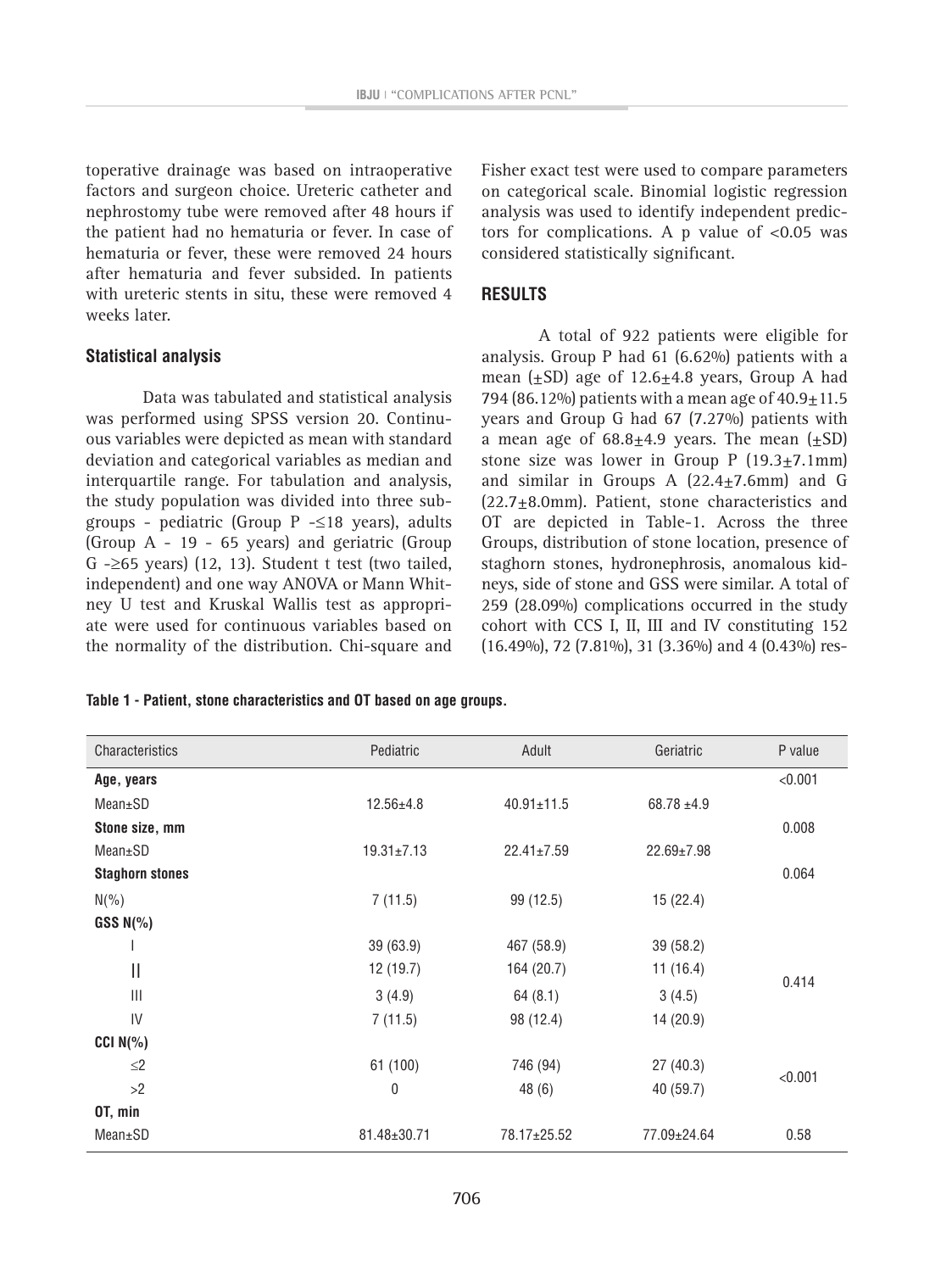pectively. Majority of the complications were minor (224; 24.30%). Proportion of complications based on CCS was similar across all three age groups (Table-2).

#### **Predictors of complications - overall**

On univariate analysis, the factors contributing to complications included supracostal access ( $p=0.001$ ),  $\geq 2$  punctures ( $p=0.002$ ), nephrostomy insertion (p <0.001), increasing GSS class (p=0.042), increasing stone size (p=0.011), presence of staghorn calculi (p=0.008), multiple stones (p=0.022) and prolonged OT (p <0.001). On logistic regression, need of nephrostomy (adj. OR - 4.549), OT (adj. OR - 1.364) and supracostal access (adj. OR - 1.471) significantly contributed to complications (Table-3). When OT exceeded 75 minutes, a significantly higher proportion (36.5%; 134/367) of patients developed complications when compared to 23.2% (129/555) developing

| Table 2 - Clavien-CROES complications – overall and based on age groups. |  |  |  |
|--------------------------------------------------------------------------|--|--|--|
|--------------------------------------------------------------------------|--|--|--|

| CCS grade    | CCS grade                  | Description                                                                                                                                       | N(% )    | Pediatric | Adult      | Geriatric | P value |
|--------------|----------------------------|---------------------------------------------------------------------------------------------------------------------------------------------------|----------|-----------|------------|-----------|---------|
| <b>Minor</b> | ı                          | Postoperative fever (38°C) without<br>change of antibiotics                                                                                       | 78 (8.5) |           |            |           |         |
|              |                            | Bleeding without need for blood<br>transfusion or required single<br>episode of nephrostomy clamping<br>or skin compression/ pressure<br>dressing | 54(5.9)  |           |            |           |         |
|              |                            | Urine leakage - watchful waiting                                                                                                                  | 20(2.2)  |           |            |           |         |
|              |                            | Renal pelvic perforation - watchful<br>waiting                                                                                                    | 5(0.5)   |           |            |           |         |
|              |                            | Intestinal obstruction - without<br>nasogastric decompression                                                                                     | 2(0.2)   | 18(85.7)  | 193 (86.6) | 13 (86.7) |         |
|              |                            | Subcapsular hematoma - watchful<br>waiting                                                                                                        | 1(0.1)   |           |            |           |         |
|              | $\ensuremath{\mathsf{II}}$ | Bleeding requiring blood<br>transfusion                                                                                                           | 36(3.9)  |           |            |           |         |
|              |                            | Postoperative fever (>38°C) with<br>change of antibiotics                                                                                         | 28(3)    |           |            |           | 0.691   |
|              |                            | Postoperative ileus - nasogastric<br>decompression                                                                                                | 4(0.4)   |           |            |           |         |
|              |                            | Pulmonary edema - diuretics                                                                                                                       | 3(0.3)   |           |            |           |         |
| <b>Major</b> | <b>IIIA</b>                | Ureteric stent without general<br>anesthesia                                                                                                      | 13(1.4)  |           |            |           |         |
|              |                            | Renal pelvic perforation -<br>prolonged nephrostomy tube or<br>postoperative ureteric stenting<br>without general anesthesia                      | 9(1)     |           |            |           |         |
|              |                            | Hydrothorax managed by<br>intercostal drainage under local<br>anesthesia                                                                          | 9(1)     | 3(14.3)   | 30(13.4)   | 2(13.3)   |         |
|              | <b>IVA</b>                 | Urosepsis - ICU management                                                                                                                        | 2(0.2)   |           |            |           |         |
|              |                            | Acute renal failure - ICU<br>management                                                                                                           | 1(0.1)   |           |            |           |         |
|              |                            | Heart failure - ICU management                                                                                                                    | 1(0.1)   |           |            |           |         |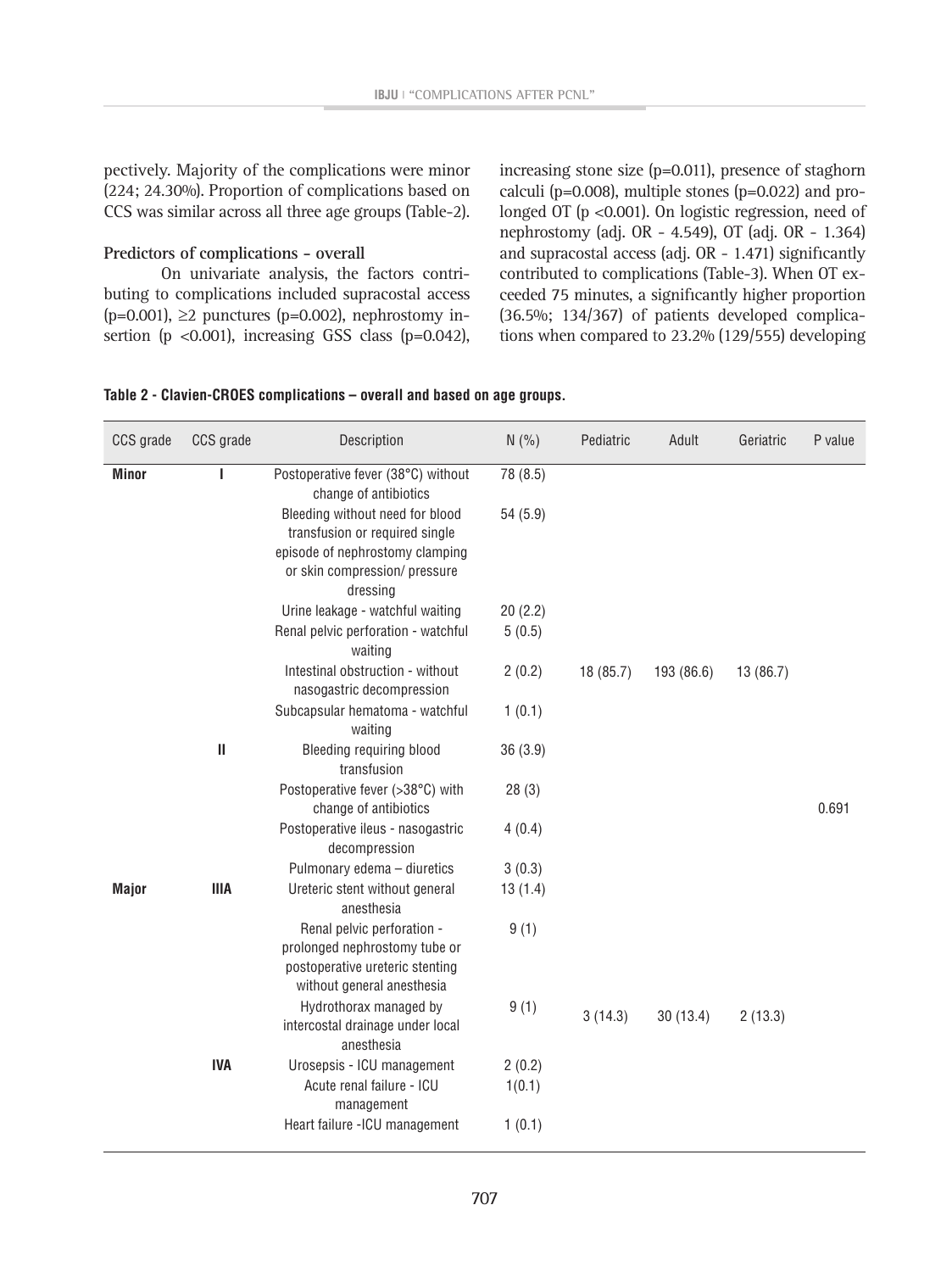complications when OT was <75 min (p <0.0001). **Outcomes – overall**

A stone free rate of 78.31% (722/922) was achieved. Out of the remaining 200 patients (21.7%) with residual calculus, relook PCNL was performed for 78 (8.46%) patients and 58 (6.29%) required shock wave lithotripsy (SWL) for stone clearance. The mean  $(\pm SD)$  LOH was 4.56 $\pm$ 3.15 days (Table-4). The mean LOH was higher  $(6.61\pm3.97$  days) in patients with complications (vs.  $3.74 \pm 2.29$  days without complications; p <0.001). LOH increased proportionately with increasing CCS. The proportion of patients having prolonged LOH >3 days [CCS 1 - 120 (55.6%); 2 - 64 (29.6%); 3 - 27 (12.6%); 4 - 1.9%] was higher as CCS increased when compared to LOH ≤3 days

|  |  |  |  |  |  | Table 3 - Logistic regression for predictors of complications. |
|--|--|--|--|--|--|----------------------------------------------------------------|
|--|--|--|--|--|--|----------------------------------------------------------------|

|                                 |                      | 95% CI for Adjusted OR | P value                  |         |
|---------------------------------|----------------------|------------------------|--------------------------|---------|
| <b>Predictors</b>               | Adjusted OR<br>Lower |                        |                          | Upper   |
| Supracostal                     | 1.471                | 1.070                  | 2.023                    | 0.017   |
| More than one puncture          | 1.283                | .791                   | 2.080                    | 0.312   |
| Nephrostomy                     | 4.549                | 2.991                  | 6.917                    | < 0.001 |
| Staghorn calculus               | 1.386                | 0.820                  | 2.344                    | 0.223   |
| Stone size in mm                | 0.996                | 0.971                  | 1.022                    | 0.777   |
| Duration of procedure >75min    | 1.364                | 0.986                  | 1.887                    | 0.048   |
| Age group                       |                      |                        |                          |         |
| Pediatric                       | 0.244                | ٠                      | $\overline{\phantom{a}}$ | ۰       |
| Adult                           | 0.653                | 0.361                  | 1.181                    | 0.159   |
| Geriatric                       | 0.510                | 0.226                  | 1.150                    | 0.105   |
| Stone in more than one location | 0.874                | 0.586                  | 1.305                    | 0.511   |

#### **Table 4 - Outcomes – overall and among three age groups.**

| Characteristics           | Pediatric       | Adult           | Geriatric       | P value | Overall         |
|---------------------------|-----------------|-----------------|-----------------|---------|-----------------|
| <b>Stone free status</b>  |                 |                 |                 |         | 722 (78.3)      |
| N(%                       | 50 (82)         | 623 (78.4)      | 49 (73.1)       | 0.718   |                 |
| <b>Residual stone</b>     |                 |                 |                 |         | 200(21.7)       |
| N(%                       | 11(18)          | 171 (21.5)      | 18 (26.9)       | 0.713   |                 |
| <b>Complications</b>      |                 |                 |                 |         | 259 (28.1)      |
| N(%                       | 21(34.4)        | 221(28)         | 17(25.4)        | 0.484   |                 |
| <b>Doses of analgesic</b> |                 |                 |                 |         | $7.29 \pm 3.02$ |
| $Mean \pm SD$             | $6.67 \pm 3.19$ | $7.3 \pm 2.98$  | $7.72 \pm 3.35$ | 0.144   |                 |
| <b>Relook PCNL</b>        |                 |                 |                 |         | 78 (8.5)        |
| N(%                       | 3(4.9)          | 69 (8.7)        | 6(9)            | 0.588   |                 |
| Length of hospitalization |                 |                 |                 |         | $4.56 \pm 3.15$ |
| $Mean \pm SD$             | $4.3 \pm 3.08$  | $4.55 \pm 3.18$ | $4.93 \pm 2.81$ | 0.512   |                 |
|                           |                 |                 |                 |         |                 |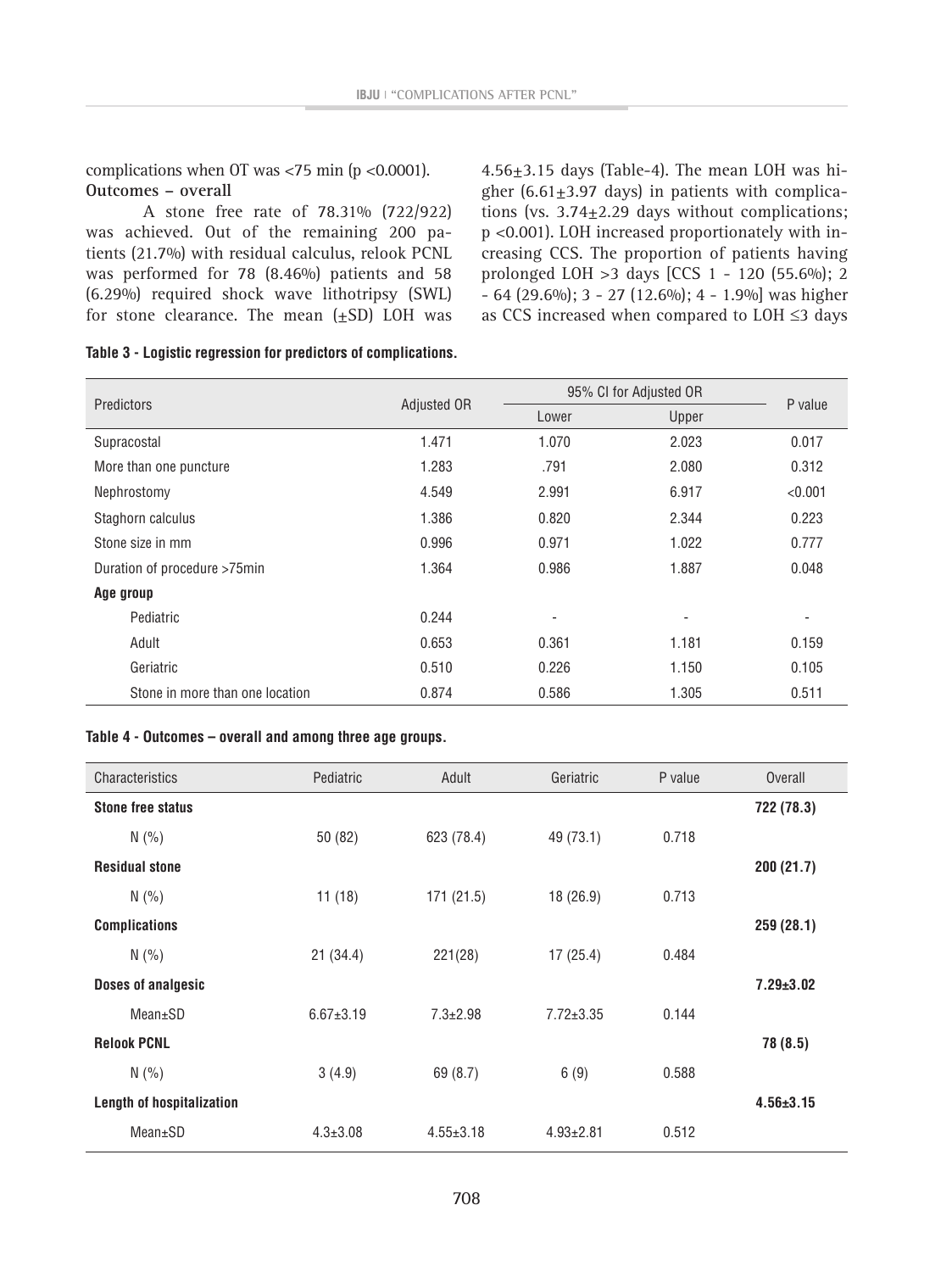709

[CCS 1 - 29 (67.4%); CCS 2 - 7 (16.3%); 3 - 4 (9.3%); 4 - nil]. However, it was not statistically insignificant (p=0.202).

The mean  $(+SD)$  number of analgesic demands after PCNL was 7.29±3.02 and mean analgesic requirements were similar across all three age groups (Table-4). Proportion of minor and major complications based on CCS was similar with respect to increasing GSS and OT and placement of a nephrostomy. The distribution of complications based on CCS was similar across the three age groups (Table-5).

# **Predictors of complications – Pediatric subgroup**

In Group P, 21 (21/61; 34.4%) patients had complications with minor complications contributing to 85.7% (18/21). Placement of a nephrostomy after PCNL (47.4%; 18/38) was significantly associated with complications while only 13% (3/23) without nephrostomy developed complications (p=0.006). The mean  $(\pm SD)$  OT was 81.48 (30.71) min. In patients with OT >75 min, 40.7% (11/27) patients developed complications while only 29.4% (10/34) of patients with  $OT < 75$  min developed complications (p=0.355).

# **Predictors of complications – Adult subgroup**

In adults, 224 (28.2%) patients had complications and 86.6% (194/224) of them were minor. Supracostal access (34.7% vs. infracostal access 23.7%; p=0.001), ≥2 punctures (40.7% vs. single 26.4%; p=0.005), higher GSS (I - 25.8%; II - 26.8%; III - 28.6%; IV - 40.2%; p=0.037), insertion of nephrostomy tube (36.8% vs. 11.3% without nephrostomy tube;  $p \le 0.001$ , presence of staghorn stones (39.8% vs. 26.3% without staghorn stones; p=0.005), stone count  $\geq$  2 (32.53%) vs. 25.3% for single stones; p=0.013), stone size  $(23.59 \pm 8.11; p=0.007)$  and OT  $(85.11 \pm 27.75 \text{ min})$ vs. 75.41±24.09 min in patients without complications;  $p \le 0.0001$  had a significantly higher incidence of complications. With supracostal puncture, the proportion of severe complications increased ( $p \le 0.0001$ ). In patients with  $0T > 75$ min, a significantly higher (36%; 113/314) proportion of patients developed complications while only 22.7% (108/476) of patients with OT <75 min developed complications ( $p < 0.0001$ ).

**Predictors of complications – Geriatric subgroup**

Among geriatric patients, 15 (15/67; 22.4%) had complications with Clavien I and II constituting 86.7% (13/15) of them. Presence of hydronephrosis (58.3% vs. 18.2% without hydronephrosis; p=0.008) and prolonged OT  $(88.82 \pm 31.35)$ min vs.  $73.10\pm20.80$  min in patients without complications; p <0.0001) were significant predictors of complications. The mean (±SD) OT was 77.09 (24.64) min. Patients with supracostal access had increasing CCS grade of complications, however it was not statistically significant (p=0.064). In patients with  $OT > 75$  min a higher  $(38.5\%; 10/26)$ proportion of patients developed complications while only 17.1%  $(7/41)$  of patients with OT <75 min developed complications (p=0.082).

# **DISCUSSION**

Complication rates for PCNL range from 20 - 83% (14). There is a need for standardized reporting of complication after PCNL (15). European Association of Urology (EAU) guidelines panel in 2012 highly recommended the use of CCS grading system as a uniform and standardized system to classify complications after PCNL. CCS is described based on the management of a given compli-

**Table 5 - Complications based on CROES-Clavien score across different age groups.**

| Age group        | <b>CROES-Clavien</b><br>score-1 | <b>CROES-Clavien</b><br>score-2 | <b>CROES-Clavien</b><br><b>CROES-Clavien</b><br>score-3<br>score-4 |        | P value |  |
|------------------|---------------------------------|---------------------------------|--------------------------------------------------------------------|--------|---------|--|
|                  | N(% )                           | N(%                             | N(%                                                                | N(% )  |         |  |
| <b>Pediatric</b> | 13(61.9)                        | 4 (19)                          | 3(14.3)                                                            |        |         |  |
| Adult            | 130(58.8)                       | 60(27.1)                        | 26(11.8)                                                           | 4(1.8) | 0.691   |  |
| Geriatric        | 6(35.3)                         | 41.2)"                          | 2(11.8)                                                            |        |         |  |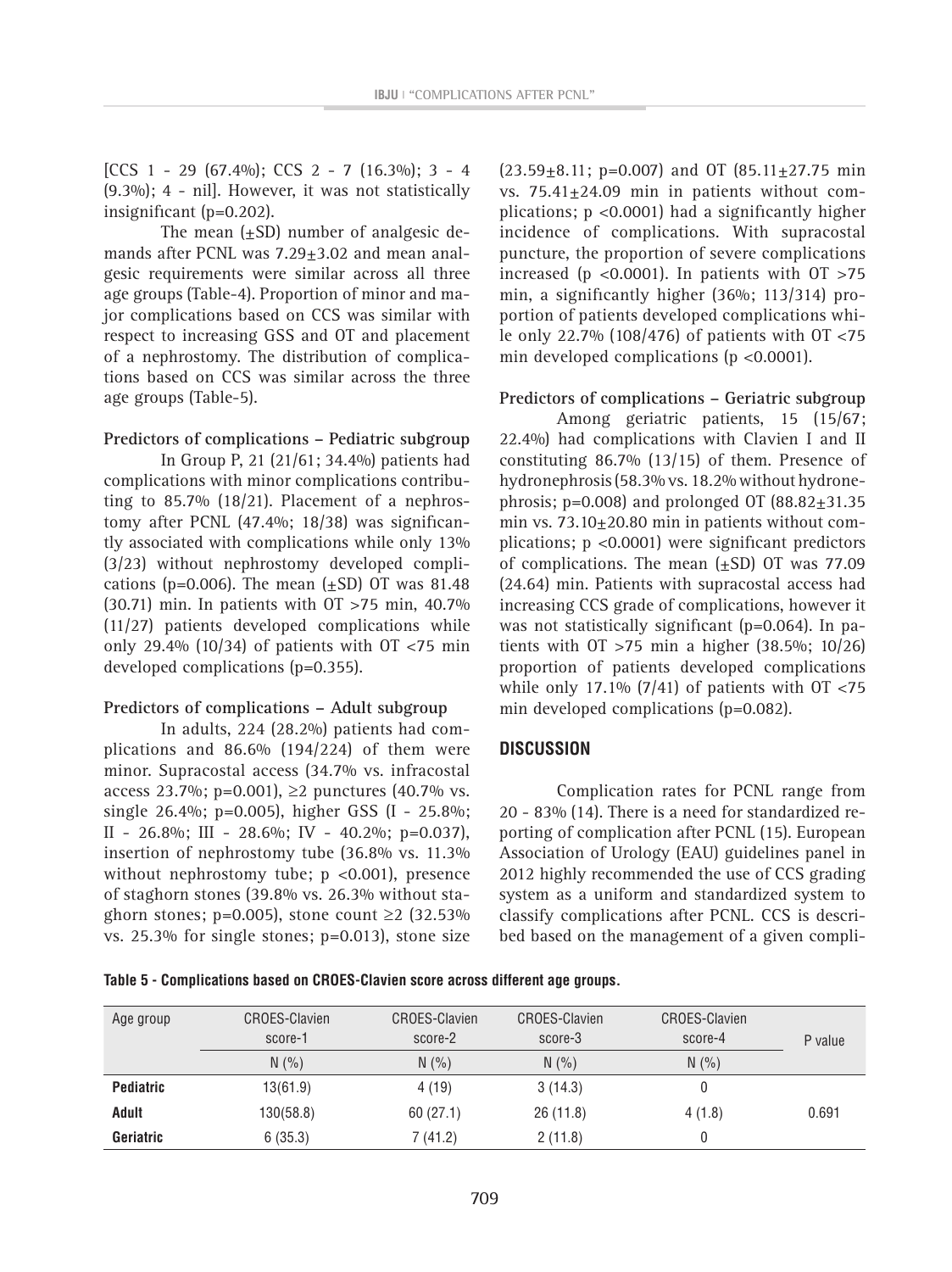cation and it is not influenced by the potential risk to which a patient is exposed due to complication. Minor (grades 1 and 2) complications account for a high proportion and underreporting of low grade complications is not unusual (4).

Seitz et al. reported in their systemic review on complications of PCNL that fever is a common complication, with an overall incidence of 10.8% (16). The amount of irrigation fluid and operation duration influence postoperative infection. We observed fever as the most common complication in our study (106; 11.5%). It was graded as I in 8.46% (78) patients that could be managed without a change in antibiotics and as grade II in 3.04% (28) patients requiring a change in antibiotics based on urine culture and sensitivity report. Individual hospital protocol for perioperative antibiotic use could differ.

The second most common complication in our study was bleeding accounting for 9.76% (90) of patients. It was categorized as grade I in 5.86% (54) patients where bleeding was controlled by single episode of nephrostomy clamping, skin compression or pressure dressing and as grade II in 3.91% (36) patients who required blood transfusion. Seitz et al. reported that blood transfusion is required in 0 - 20% patients with an overall incidence of 7% (16.).

Ileus (0.22%, 2 patients), subcapsular hematoma (0.11%, 1 patient), urine leakage (2.17%, 20 patients) and renal pelvic perforation (0.54%, 5 patients) managed by watchful waiting needing no active intervention constituted grade I CCS complications. Ileus requiring nasogastric decompression (0.43%, 4 patients) and pulmonary edema requiring diuretics (0.33%, 3 patients) constituted grade II CCS complications.

Urine leakage (13 patients; 1.41%) and renal pelvic perforation (9 patients; 0.98%) managed by placement of nephrostomy tube or ureteric stents without general anesthesia were categorized as grade III-A. Hydrothorax (9 patients; 0.98%) managed by intercostal tube drainage under local anesthesia were also included in this Group. Lojanapiwat et al. reported 15.3% (26 patients) developed hydrothorax via supracostal puncture with only 5.3% (9 patients) requiring intercostal drainage (17). Patients requiring ICU care for

urosepsis without multiorgan failure (2 patients; 0.22%), acute renal failure (1 patient; 0.11%) and heart failure (1 patient; 0.11%) were categorized as grade IV-A. None of our patients had grade III-B or IV-B complications.

De la Rosette et al. validated the modified Clavien-Dindo system for Urology on 5803 patients from 98 centers in 26 countries and proposed the CCS (4). In our study, complications based on CCS were observed in 28.1% patients. CCS I, II, IIIA and IVA constituted 152 (16.49%), 72 (7.81%), 31 (3.36%) and 4 (0.43%) patients respectively. The CROES global study Group reported an overall complication rate of 21.5% with low grade complications (grade I and II) accounting for 16.4%, grade III-a and III-b complications in 3.6% and grade IV in 0.5% patients (3).

Lee et al. reported that 15.4% of children and 17.9% of adults developed complications following PCNL (18). We observed that the distribution of complications across the pediatric, adult and geriatric cohorts are similar with minor complications accounting for 85.7%, 86.6% and 86.7%% respectively. Sahin et al. retrospectively compared the outcomes of 27 elderly patients of PCNL with 166 younger patients and reported similar stone-free rate, complications and length of stay between them (19).

Goyal et al. reported that OT was the only independent predictor of complications (5). In our study, we observed that in the pediatric subset, nephrostomy tube insertion was the only significantly predictor of complications. Though OT was higher in patients with complications, it could not achieve statistical significance. We noted that supracostal access, presence of nephrostomy tube and duration of procedure were the only significant predictors on multivariate analysis in the study population and adult cohorts. In the geriatric population also, OT was found as the only significant predictor of complication.

We further categorized our patients based on OT cut off of 75 min as proposed by de la Rosette et al. and found that the complication rates increased significantly in these patients (4). We also observed that the likelihood of hospital stay increased with increasing severity of complications. de la Rosette et al. used postoperative LOH as a surro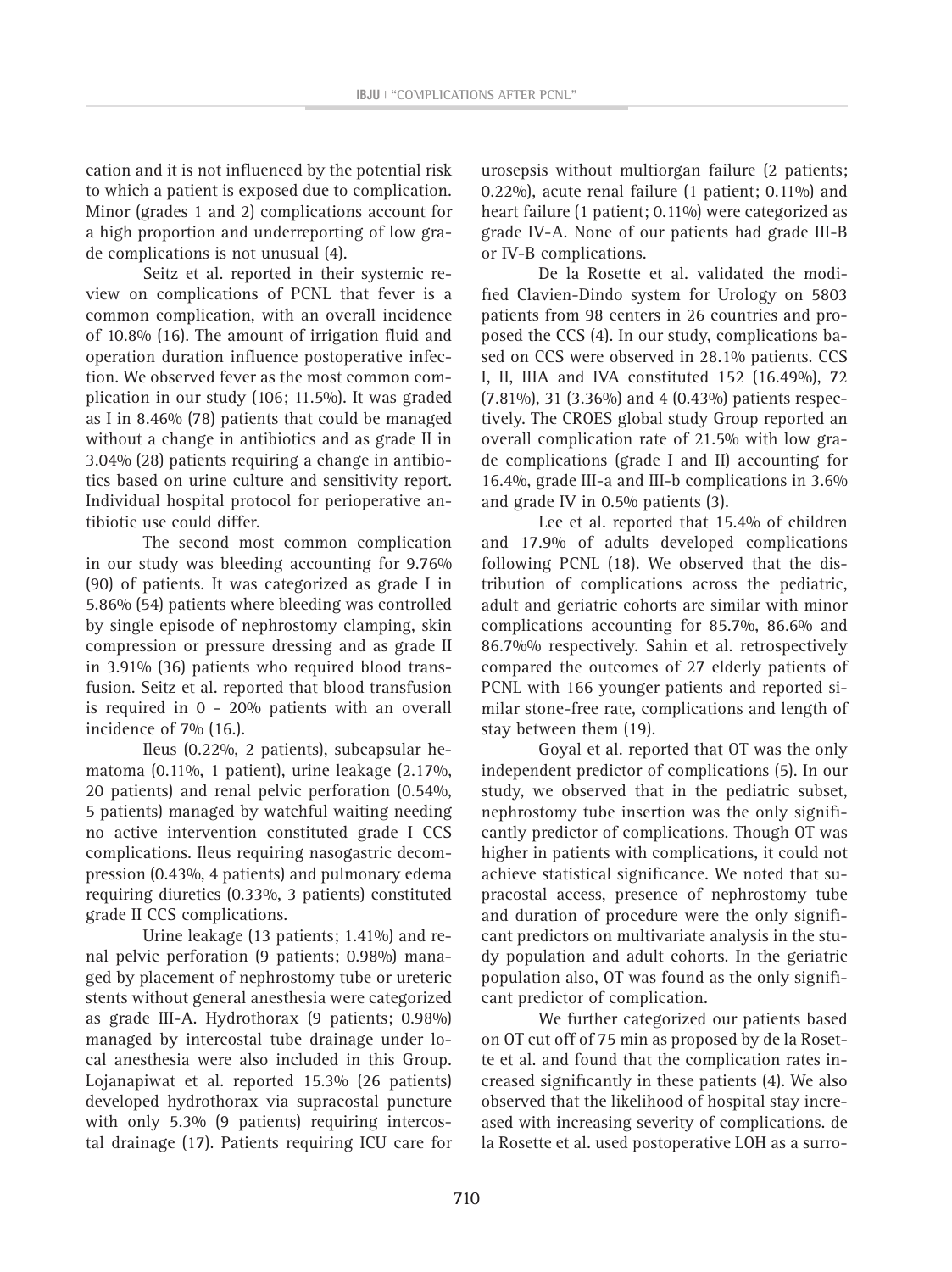gate measure for the severity of complications and showed that OT >75 min increased complications and also prolonged LOH (4). This could prove useful in counseling patients undergoing PCNL with an increased chance of complications. Prolonged OT and placement of nephrostomy may also indicate the greater level of difficulty for PCNL.

Our study has few merits. We have categorized complications based on CCS which was proposed as a step towards standardization of reporting of complications in PCNL. We noted that adults contributed to the majority of our patients and thus the overall outcomes were similar to that in adult subgroup. Most published studies report complications as a whole and do not sub-classify based on age and there is a dearth of reports on complications in pediatric and geriatric PCNL. To the best of our knowledge, ours is the first study stratifying patients into subgroups based on age. Though there are different predictors of complications in each subgroup, overall SFS, complications and LOH are similar. We observed that PCNL is safe in children and the geriatric population with SFS and complications similar to adults.

Being a retrospective study, we have taken adequate steps to avoid the inherent problems of this study design. However, it is possible that some bias could still exist. We have excluded patients with incomplete data. We used only XRKUB and US for assessing residual fragments. We could not perform CT KUB in every patient due to the additional costs involved. We hence defined stone free status as absence of any residual fragment >4mm. Our data includes complications of prone PCNL from a single center. They may need external validation.

# **CONCLUSIONS**

Complications in prone PCNL are similar across pediatric, adult and geriatric subgroups. Age does not alter the incidence of complications or the grade of complications, stone free status and length of hospital stay, contrary to the belief that these patient populations are unique due to extremes of age and associated comorbidities. Need for nephrostomy in children and prolonged operation duration in geriatric patients were in-

dependent predictors of complications. In adults, supracostal access, complex renal stones, need of nephrostomy and prolonged operation duration predicted a higher complication rate.

# **CONFLICT OF INTEREST**

None declared.

# **REFERENCES**

- 1. Türk C, Petřík A, Sarica K, Seitz C, Skolarikos A, Straub M, et al. EAU Guidelines on Interventional Treatment for Urolithiasis. Eur Urol. 2016;69:475-82.
- 2. Preminger GM, Assimos DG, Lingeman JE, Nakada SY, Pearle MS, Wolf JS Jr; Chapter 1: AUA guideline on management of staghorn calculi: diagnosis and treatment recommendations. J Urol. 2005;173:1991-2000.
- 3. de la Rosette J, Assimos D, Desai M, Gutierrez J, Lingeman J, Scarpa R, et al. The Clinical Research Office of the Endourological Society Percutaneous Nephrolithotomy Global Study: indications, complications, and outcomes in 5803 patients. J Endourol. 2011;25:11-7.
- 4. de la Rosette JJ, Opondo D, Daels FP, Giusti G, Serrano A, Kandasami SV, et al. Categorisation of complications and validation of the Clavien score for percutaneous nephrolithotomy. Eur Urol. 2012;62:246-55.
- 5. Goyal NK, Goel A, Sankhwar SN, Singh V, Singh BP, Sinha RJ, et al. A critical appraisal of complications of percutaneous nephrolithotomy in paediatric patients using adult instruments. BJU Int. 2014;113:801-10.
- 6. Beiko D. Supine versus prone PCNL: the debate continues. Can Urol Assoc J. 2011;5:266-7.
- 7. Falahatkar S, Mokhtari G, Teimoori M. An Update on Supine Versus Prone Percutaneous Nephrolithotomy: A Metaanalysis. Urol J. 2016;13:2814-2822.
- 8. Yuan D, Liu Y, Rao H, Cheng T, Sun Z, Wang Y, et al. Supine Versus Prone Position in Percutaneous Nephrolithotomy for Kidney Calculi: A Meta-Analysis. J Endourol. 2016;30:754-63.
- 9. Zhang X, Xia L, Xu T, Wang X, Zhong S, Shen Z. Is the supine position superior to the prone position for percutaneous nephrolithotomy (PCNL)? Urolithiasis. 2014;42:87-93.
- 10. Smith A, Averch TD, Shahrour K, Opondo D, Daels FP, Labate G, et al. A nephrolithometric nomogram to predict treatment success of percutaneous nephrolithotomy. J Urol. 2013;190:149-56.
- 11. Thomas K, Smith NC, Hegarty N, Glass JM. The Guy's stone score--grading the complexity of percutaneous nephrolithotomy procedures. Urology. 2011;78:277-81.